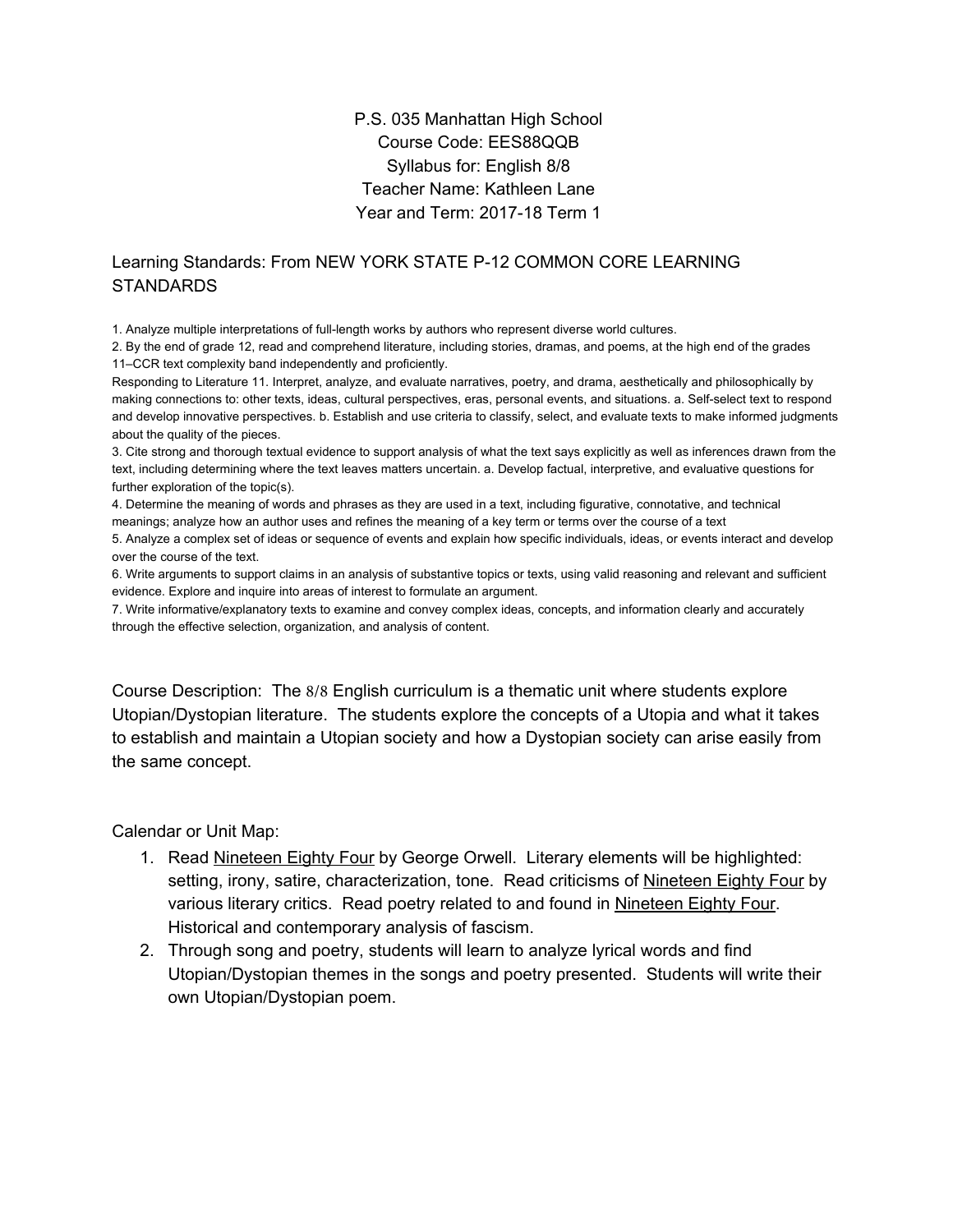Course Materials:

Notebook or looseleaf and binder. An English Folder

Pen or pencil or computer if student has a personal one.

Handouts from the teacher. Books with a number which is signed out by pupil and is returned in good condition by the pupil at the end of the unit.

Grading policy:

1. Attendance (10%)

You are late if you are here after the scheduled time. I will mark you tardy in Skedula. If you are late, but you have a pass, please leave it with Mr. Bailey. I will keep them.

*If you are late, please enter the room quietly and respectfully.*

If you are absent, you must have an excused note to prove it. Excessive absences will affect your grade.

2.Participation (10%)

- A. You are to listen to me, and your peers. Allow us to finish what we are saying.
- B. To be recognized in a class discussion, please RAISE YOUR HAND.
- C. Even if you do not agree with someone's point of view, make sure you respond to the issue being discussed and do not attack the person.
- D. If the you are asked to work in groups, please be sure that you participate in the group activity, either by sharing ideas or by being the note taker or being the presenter. Find a role for yourself in the group and do that.

## 3.Grades (80%)

25% of your grade is Homework. 20% of your grade is Quizzes. 25% of your grade is Exams. 10% of your grade is projects.

All work will be assigned a due date. An assignment is late if I do not have it by the end of the day. I will give you makeup dates twice during each quarter where I will accept any late work. If your work is not done by that date, you will receive a zero and you may not make up the work. *See Mr. Bailey for any work you have missed.* 

## Other Expectations:

Students are responsible for making up any work due to absences or lateness. A student's missed work will have his/her name on it and will be in a special folder in the back of the room.